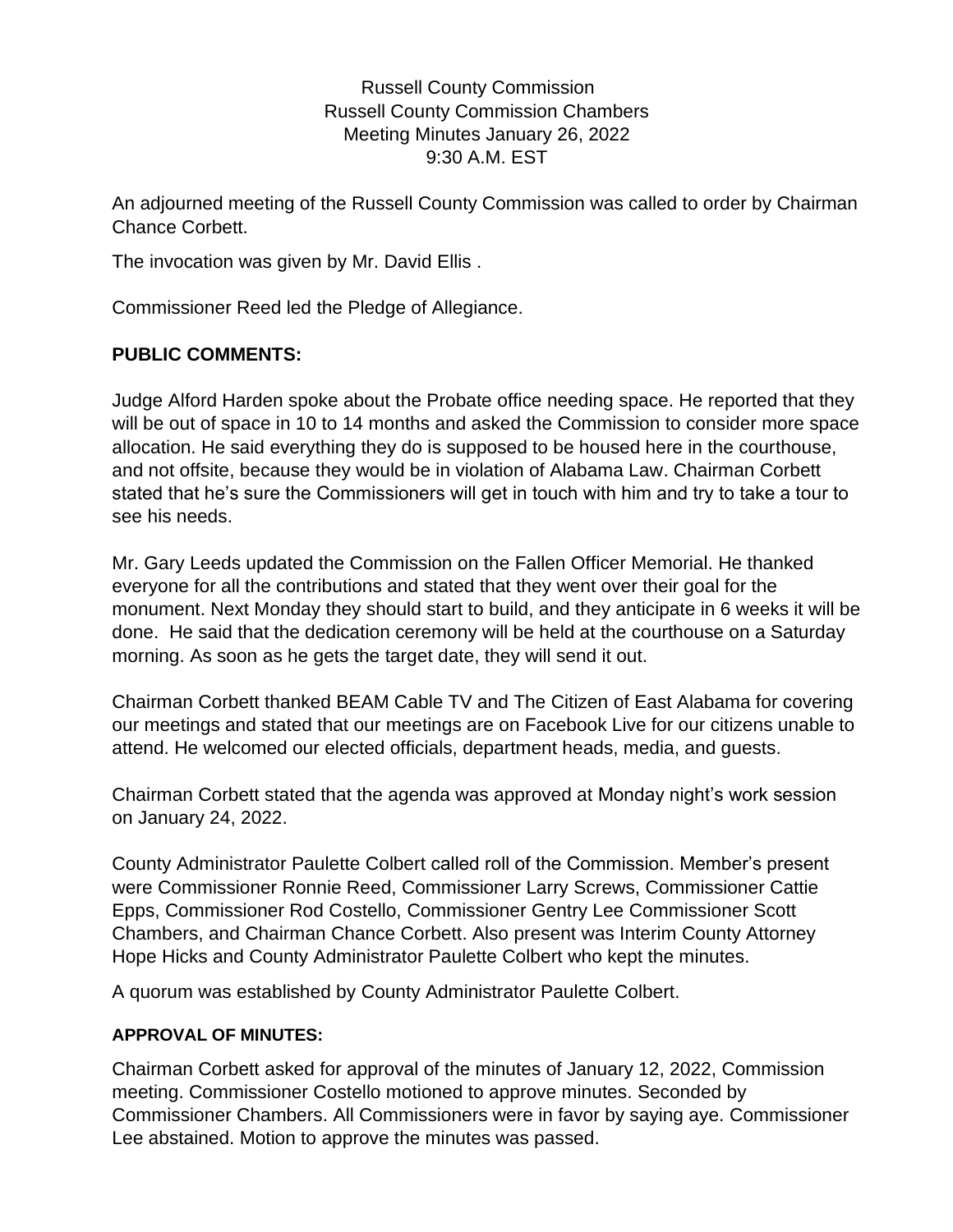### **PROCLAMATIONS AND RESOLUTIONS:**

No proclamations and resolutions were made.

### **DISCUSSION ITEMS:**

No discussion items were made.

### **BUSINESS ITEMS:**

Chairman Corbett recognized Enforcement Officer Bill Friend who presented a property abatement located at 14 Giles Road in Phenix City, Alabama. Mr. Friend reported the public nuisance case was opened back on May 24<sup>th</sup>, 2021, and the property owners were both sent certified mail the same day. They received and signed for it on June 2<sup>nd</sup>, 2021, and after 60-days, nothing was done. He then contacted the county attorney, and a certified letter was sent from the county attorney on August 27<sup>th</sup>, 2021 and was signed at the post office on September  $3<sup>rd</sup>$ , 2021. While he was setting it up to present to the Commission on October 25<sup>th</sup>, 2021, he ran into the second property owner listed on the property and she said she'd like to clean it up but since it's in both of their names, she would not do it. Only if it was just in her name. Mr. Friend said they gave her time to get with an attorney to see if she could have the paperwork done that way, and she said she could not so he explained that he would have to bring it in front of the County Commission. Mr. Friend then asked the Commission, by resolution to declare the property to be a public nuisance and order the abatement of the nuisance. He also requested at this time that a public hearing be scheduled for 9:30 am on February 9, 2022. He said that district Commissioner is Commissioner Chambers, and he is aware of the nuisance. Chairman Corbett stated that County Attorney Hope Hicks has mentioned that she's reviewed it and asked if she has any issues that they need to be aware of. Ms. Hicks said that there are no issues, and that Mr. Friend has done everything he can do to work with the landowner. Motion to approve Enforcement Officer Bill Friend's request by Commissioner Epps. Seconded by Commissioner Chambers. All Commissioners were in favor by saying aye. None opposed. The Commission passed the motion unanimously.

Chairman Corbett presented the Sanitation Director position that was postponed from last meeting. Commissioner Lee motioned to hire Mr. Howard Dudley as the new Sanitation Director. Seconded by Commissioner Chambers. Commissioner Screws asked if they are voting on both applicants. Chairman Corbett stated that they can do it either way but since there's a motion on the floor, we are going to have to act on the motion. Commissioner Lee stated that if the motion is not approved, then another one could be made. Chairman Corbett discussed that there was a good search committee working on this and had four people that interviewed. It was narrowed down to two people and his results of his vote today will be based on pure experience and knowledge of the county. He said they both are very quality people and would do the county a very good job. County Administrator Paulette Colbert polled the Commission as follows: Commissioner Ronnie Reed, no; Commissioner Larry Screws, no; Commissioner Cattie Epps, no; Commissioner Rod Costello, yes; Commissioner Gentry Lee, yes; Commissioner Scott Chambers, yes; and Chairman Chance Corbett, yes. Motion passed 4 to 3. Chairman Corbett asked HR Director Max Herring to reach out to Mr. Dudley and inform him of the decision that was made today and of the budgeted salary for this position and see if he is interested and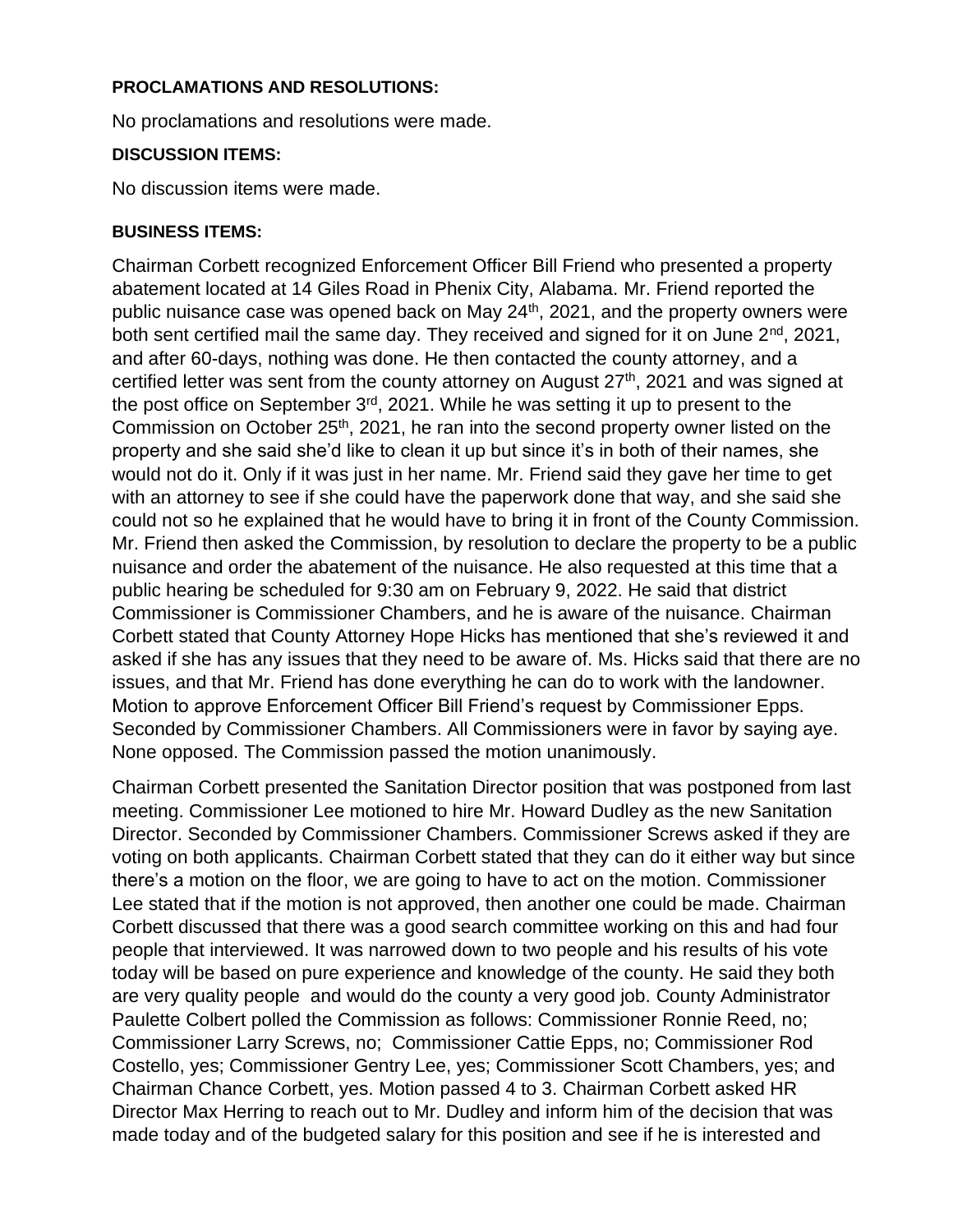accepts the position, and please report back. Also, since he's currently employed, please see what type of notice he's going to need to work and when he would want to report to the position. Mr. Herring agreed.

Chairman Corbett recognized Sheriff Taylor as he presented the liquor license application. Sheriff Taylor presented the liquor license application for Whiskey Barrell Sports Bar & Grill at 5 The Lane, Phenix City, Alabama in Crawford. He said they have done their due diligence on this application, as they always do in reference to speaking to people in the community, as well as making sure that their application was in order. At this time, Sheriff Taylor recommends the Commission issue the liquor license. Chairman Corbett stated that this is in his district. Commissioner Costello motioned to approve. Seconded by Commissioner Chambers. Chairman Corbett mentioned that the owners are in the meeting today and he appreciates them coming, and he's had an opportunity to tour, and he thinks it's going to be a very good addition to our county and the community. All Commissioners were in favor by saying aye. None opposed. The Commission passed the motion unanimously.

### **COUNTY ENGINEER:**

County Engineer Shawn Blakeney requested to allow the Chair to sign the lease-purchase agreement with Leasing 2, Inc. for the purchase of two 2022 Kenworth Dump trucks in the amount of \$193,591.00 each that was budgeted. Motion to approve by Commissioner Costello. Seconded by Commissioner Chambers. All Commissioners were in favor by saying aye. None opposed. The Commission passed the motion unanimously. See below:

### **EXHIBIT A**

### **RESOLUTION OF GOVERNING BODY EXTRACT OF MINUTES**

#### LESSEE: **Legal Entity Name**

At a duly called meeting of the governing body of Lessee held on the 26 day of January 2022, the following resolution was introduced and adopted.

WHEREAS, the governing body of Lessee has determined that a true and very real need exists for the acquisition of the Equipment described in the Lease-Purchase Agreement by and between Lessee and Leasing 2, Inc., and has further determined that the Equipment will be used solely for essential governmental functions and not for private business use.

WHEREAS, Lessee has taken the necessary steps, including, without limitation to compliance with legal bidding requirements, under applicable law to arrange for the acquisition of such Equipment.

BE IT RESOLVED, by the governing body of Lessee that the terms of said Lease-Purchase Agreement and Escrow Agreement, if applicable, are in the best interest of Lessee for the acquisition of such Equipment, and the governing body of Lessee designates and confirms the following person to execute and deliver, the Lease-Purchase Agreement and Escrow Agreement and any related documents necessary to the consummation of the transactions contemplated by the Lease-Purchase Agreement and Escrow Agreement.

County Engineer Shawn Blakeney presented the resolution for Owens Road and McClendon Road. He said this is to initiate paperwork to allow them to start drawing and designing the plans. The projects are # RCP 57-003-22 and # RCP 57-002-22. These both require all the Commissioners to sign. See below resolutions: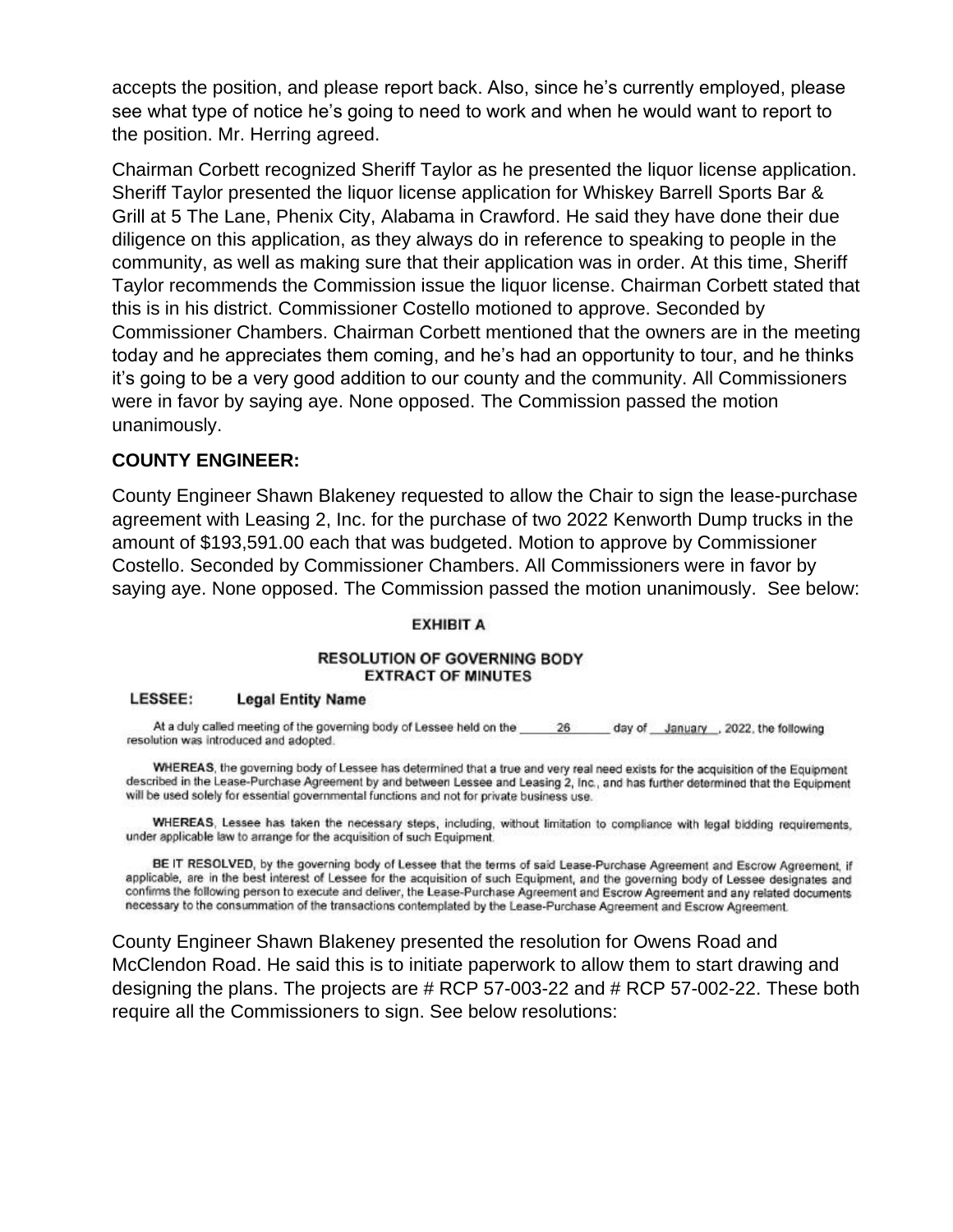# **RESOLUTION**

### **COUNTY OF RUSSELL STATE OF ALABAMA**

#### PROJECT NUMBER: RCP 57-003-22

WHEREAS, THE County Commission of Russell County, Alabama, is desirous of improving by contract sections of various roads included in Russell County road system and described as follows:

### Resurface and Traffic Stripe County Road 18 (Owens Road) from County Road 38 (Patterson Road) to County Road 56 (Mclendon Road) (0.496 miles)

WHEREAS, the County agrees to all of the provisions of the County-Wide agreement executed between the State and the County covering preliminary engineering by State Forces and equipment on the project, and

WHEREAS, the County agrees to all of the provisions of any agreement which has been executed or will be executed covering the construction of the project,

NOW, THEREFORE, BE IT RESOLVED that the Russell County Commission authorizes the County Highway Department to prepare the required plans and specifications and to proceed with the requirements of the Alabama Department of Transportation necessary to accomplish the work.

### **RESOLUTION**

#### **COUNTY OF RUSSELL STATE OF ALABAMA**

### PROJECT NUMBER: RCP 57-002-22

WHEREAS, THE County Commission of Russell County, Alabama, is desirous of improving by contract sections of various roads included in Russell County road system and described as follows:

Resurface and Traffic Stripe County Road 56 (Mclendon Road) from County Road 18 (Owens Road) to County Road 18 (Owens Road) (1.884 miles)

WHEREAS, the County agrees to all of the provisions of the County-Wide agreement executed between the State and the County covering preliminary engineering by State Forces and equipment on the project, and

WHEREAS, the County agrees to all of the provisions of any agreement which has been executed or will be executed covering the construction of the project,

NOW, THEREFORE, BE IT RESOLVED that the Russell County Commission authorizes the County Highway Department to prepare the required plans and specifications and to proceed with the requirements of the Alabama Department of Transportation necessary to accomplish the work.

Motion to accept the resolutions recommendations by Commissioner Epps. Seconded by Commissioner Costello. All Commissioners were in favor by saying aye. None opposed. The Commission passed the motion unanimously.

County Engineer Shawn Blakeney presented the Sanitation Department's business item for the Landfill Disposal agreement with the Salem Landfill for a two-year period from January 2022 to December 2023 and they have agreed to it. The price increase from last year (last year was a one-year agreement) went from \$21.23 to \$24.45 per ton. But, as normal, they do a 2% or 3% increase every year, but this year, they wouldn't do an actual increase. He said they'll go by the Consumer Price Index for next year to see what the increase will be, because with everything going on now, they're just not locking in at 2% or 3% anymore. He said this is his annual contract with them to dispose of our garbage and this is the best cost savings. Motion to approve by Commissioner Chambers and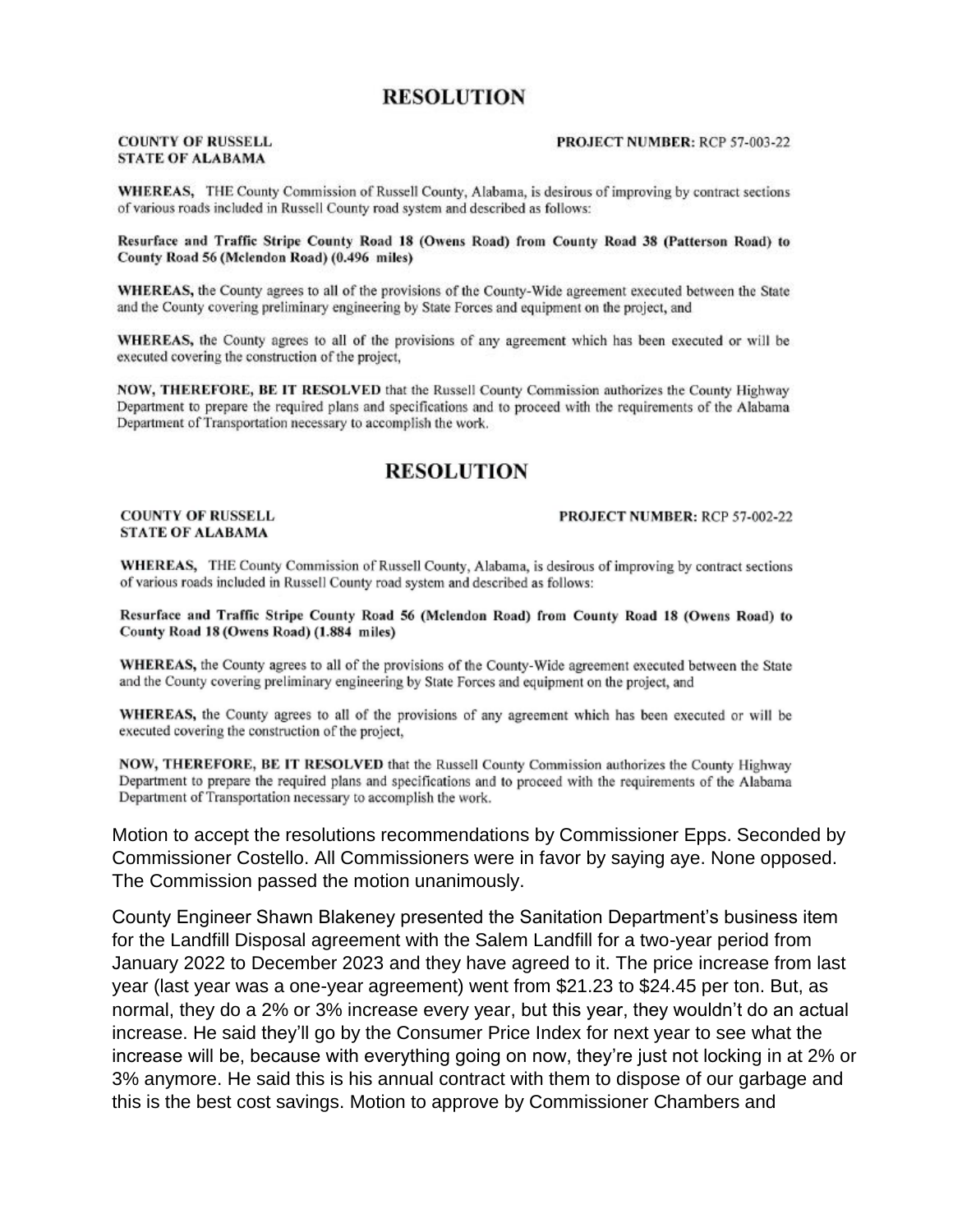seconded by Commissioner Lee. All Commissioners were in favor by saying aye. None opposed. The Commission passed the motion unanimously.

# **ADMINISTRATOR:**

County Administrator Paulette Colbert presented the appointment of authorized representatives for PBA Revenue Warrant Series 2017. She said to receive reimbursements for expenditures for the old Post Office building authorized representatives need to be named for the Russell County Public Building Authority Revenue Warrant Series 2017. She said the prior representatives are no longer with the County. The Chairman and the County Administrator was originally appointed for this. Commissioner Lee asked if it said "Chairman", or did it name a person? He said before it named a person because the Chairman could change. Mrs. Colbert agreed and said it was the person that was the Chairman at the time that was named. Commissioner Lee moved that they name County Administrator Paulette Colbert and Commissioner Chance Corbett to these positions, and they would serve even if you were not the Administrator or he's not on the Commission, they'll still serve that position. Seconded by Commissioner Chambers. Commissioner Screws asked if this means they will still serve if they are not on the Commission or working, they will still serve? Commissioner Lee agreed and said the Commission can change it, but the problem is that you may have a period of time that you wouldn't have anybody on the board because the previous people were not on the Commission at all. Commissioner Screws stated that he didn't know how they could serve and they're not on the Commission or employed by the county. Mrs. Colbert stated that the previous names were the Chairman of the Commission at the time, and the County Administrator at the time. Commissioner Lee asked who was on that board before then or does she have the information on hand? Mrs. Colbert said these are representatives for signing for the reimbursement for the expenditures out of that account. Commissioner Lee agreed. Commissioner Screws stated that he feels it needs to be an employee or an official of the county, in the sense of a commissioner, or an employee at the time. Chairman Lee withdrew his current motion. County Attorney Hope Hicks stated that the Commission could make a motion that Chairman Chance Corbett, as long as he serves in that position, and Administrator Paulette Colbert, as long as she's serving in that position. She continued to say that if either of them leaves their positions, the positions will be reappointed by the Commission. Moved by Commissioner Costello and seconded by Commissioner Chambers. Commissioner Epps asked if it could also be worded as rotating? Ms. Hicks stated that she hasn't looked at this document but if it has to be a named person, then you can't do it rotating. Ms. Hicks suggested Mrs. Colbert keep a list of what the Chairman has been appointed to, and a year from now if you have a new Chairman, then all of those issues could be brought before the Commission to reappoint who the new member Chairperson is to those positions. Chairman Corbett mentioned to Mrs. Colbert that this can be added to the new board nominations the Commission has to appoint. All Commissioners were in favor by saying aye. None opposed. The Commission passed the motion unanimously.

County Administrator Paulette Colbert presented the (MOU) Memorandum of Understanding Amendment (CDBG). She said the Community Foundation and United Way of the Chattahoochee Valley requested to amend the Memorandum of Understanding (MOU) with the County Commission for administering some of the community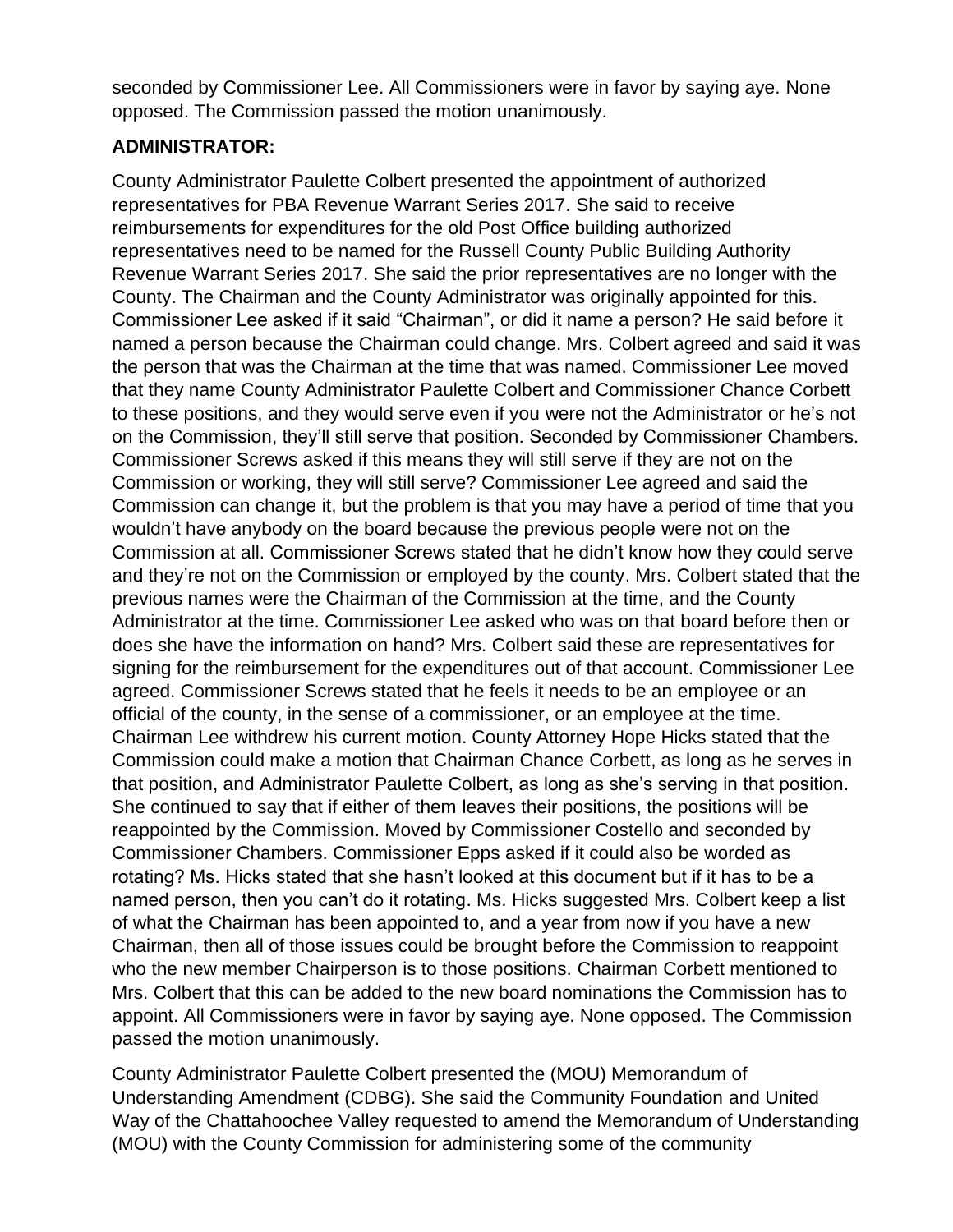development block grant funds. It currently dissolves on February 1, 2022, and they asked to extend it to March 31, 2022. To do this, the below Memorandum of Understanding Amendment signed by the Chairman and all the parties affected would need to be approved. See below MOU.

### Memorandum of Understanding Amendment

This document amends Section VI. "Terms of Understanding" as contained in the Memorandum of Understanding (MOU) between Russell County, AL, Community Foundation of the Chattahoochee Valley, Inc. (CFCV), United Way of the Chattahoochee Valley, Inc. (UWCV) and other community partners, signed September 8, 2021.

Section VI. Subsection A. will now read as follows:

The initial term of this MOU will begin when all parties have signed the agreement and will be dissolved March 31, 2022. To the extent that the Russell County Commission has not be fully reimbursed for funds it distributed to CFCV and/or the RCCRF, this MOU will continue until those funds are paid to the Russell County Commission. CFCV and UWCV agree to have all documentation pertaining to rent assistance, food assistance, and healthcare services to Russell County by April 30, 2022. The MOU may be further extended depended on all parties' agreement.

The signing of this Amendment is a formal undertaking. It implies that the signatories acknowledge and agree to all parts of the MOU, signed September 8, 2021, remain unchanged and are still in effect, except for Section VI. Subsection A., the contents of which are explicitly stated above.

Motion to approve by Commissioner Screws and seconded by Commissioner Costello. Commissioner Screws asked if the parties involved are on back. She agreed that they are on the back, and she also included in the Commissioners' binders the original MOU that's between United Way of the Chattahoochee Valley and the Community Foundation of the Chattahoochee Valley and the Russell County Commission. All Commissioners were in favor by saying aye. None opposed. The Commission passed the motion unanimously.

County Administrator Paulette Colbert presented the Coronavirus Rescue Act Fund approved expenditures and amounts paid to date report that she was requested to provide to the Commission each month. It was contained in their binders for their referencing.

# **COUNTY ATTORNEY:**

County Attorney Hope Hicks spoke about the signing of checks and the order of it that was brought up in Monday night's work session and the Commission asked Mrs. Colbert to look and see if any written procedure could be found. Ms. Hicks stated that there were things from 100 years ago that talk about the Chairman's signing, and then at that point, all of the Commissioners didn't have signature cards to be able to sign. She said that a year ago, the Chairman sent an email to Mrs. Colbert and to all the Commissioners stating that his thought was to let the Chairman sign first and then to let Mrs. Colbert call on any other Commissioner, as needed, if the Chairman was unavailable. Ms. Hicks stated that she thinks the staff just needs some direction. If the Commission wants the Chairman to sign first and if the Chair is unavailable, the staff calls and ask people to come in, that's fine. If the Commission wants it to be Chairman and Vice-Chairman, and then the rest of the Commissioners called if there's a specific order that they want. Ms. Hicks said that she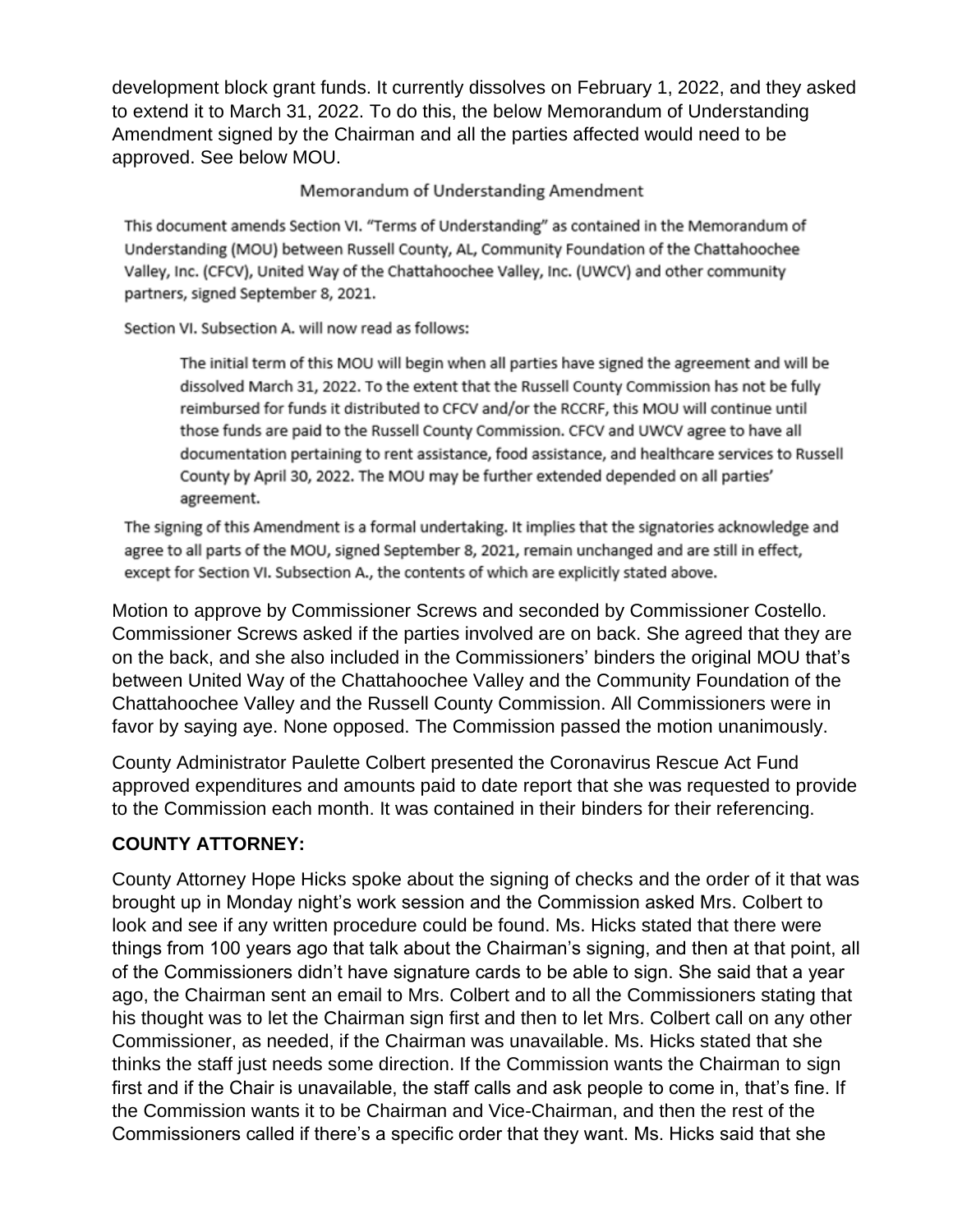thinks the staff needs some direction and that really needs to come from the Commission. Commissioner Lee moved to continue with the policy that was established 100 years ago, that the Chair signs all checks and if the Chair is unavailable, then the staff can call the next available signature person whether it's a commissioner, or whoever it may be in the future. Seconded by Commissioner Costello. Commissioner Screws verified that they said the staff can sign the checks? Commissioner Lee stated Mrs. Colbert is on the staff or if they put a staff on the signature card. Motion was made that the Chair will sign checks, if the Chair is unavailable, then any other person that is authorized to sign on the Commission, can be called into sign. Commissioner Epps spoke about the 100 years ago phrase, and many things have changed, so the wording might need to be changed. Commissioner Reed said that he thinks Commissioner Lee needs to amend the motion because he wasn't born 100 years ago. Commissioner Lee said that it might have been 110 or 100 years ago, and he is not changing his motion. Commissioner Epps asked to clarify who is supposed to sign the checks. Chairman Corbett summarized that the motion was, just like when Commissioner Epps and others were the Chair, that the Chairman signs the checks and the only thing they are changing is that all the Commissioners were added this last year to be able to sign checks, so if the Chair is unavailable, Mrs. Colbert or her staff will call other Commissioners, or anyone authorized, to come in and sign the checks. There was discussion about signature cards and Chairman Corbett said it was requested, right after he became Chair, if the other Commissioners could get on the signature card and he said absolutely and that they are all Commissioners, and he didn't see any problem with it. He said that the Chair has always signed the checks, but we are just reaffirming it in a policy today. Commissioner Lee explained what happened before because he was actually involved at the time when it happened. He said that when you change Chairman and the Chairman retires and is no longer a commissioner, then you don't have anybody to sign the checks and that's why we passed the resolution to put all Commissioners on the card. That only happens seldom, and it did happen a year and a half ago when Ms. Martin was the Chair and was on the signature and she retired, and he was the only one on there and he was out of town, so they didn't have anybody to sign checks. That's why they added everybody. Commissioner Epps discussed more about it. After the discussion, all Commissioners were in favor by saying aye. None opposed. The Commission passed the motion unanimously.

County Attorney Hope Hicks spoke about working with Revenue Commission Naomi Elliott where she had a situation where a landowner got behind on their taxes and she appropriately held a tax sale, and someone bought the property. Before the three-year time to redeem the property expired, the landowner filed bankruptcy and included this in his bankruptcy. Ms. Hicks said it's sort of led to some very complicated issues with state law saying the three years has now passed and it's time to redeem the property and give the deed to the person who purchased it at the tax sale, but bankruptcy laws and federal laws would take precedence over state laws and that bankruptcy gives five-year protection. She says she's worked with Mrs. Elliott, and she has done an amazing job of trying to help her figure this out but she's not a bankruptcy attorney and so before they get too far down a path and this gets done wrong, and the person that got behind on their taxes and now has bankruptcy protection and files a suit that it's not being done right by him, or the person who bought the property at the tax sale says he's supposed to have this deed by now, Ms. Hicks asked the Commission permissioned to consult with and hire